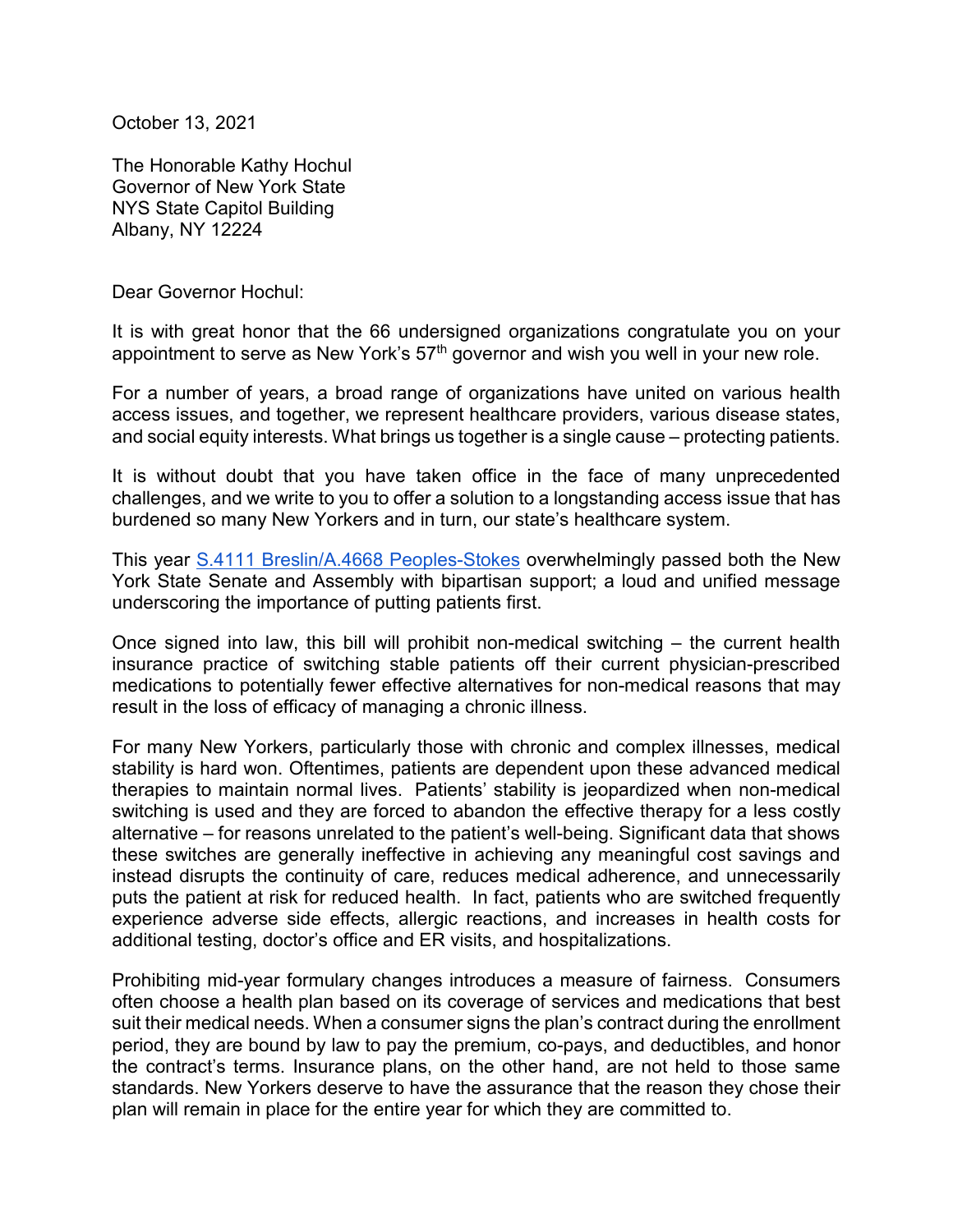During your inauguration speech, you invited us to join you in this fight for our future. Signing S.4111/A.4668 into law is the first step towards making sure the future for all New Yorkers is a healthier one.

As such, we offer you our partnership and look forward to working with you and your administration to ensure that patients are protected from this harmful practice.

Sincerely,

AARP New York Aimed Alliance Albany Regional Comprehensive Center for Hemophilia & von Willebrand Disease at Albany Medical College, Albany Medical Center Allergy and Asthma Network Alliance for Patient Access American Association of Clinical Urologists American College of Obstetricians and Gynecologists, District II American College of Rheumatology American Lung Association American Urological Association Arthritis Foundation Bleeding Association of Northeastern New York Bleeding Disorders Advocacy Network Bleeding Disorders Association of the Southern Tier Center for Independence of the Disabled, NY (CIDNY) Cerebral Palsy Association of New York State Coalition for Hemophilia B Coalition of State Rheumatology Organizations (CSRO) Colon Cancer Foundation Consumer Service Society of New York Epilepsy Foundation Northeastern New York, Inc. Global Healthy Living Foundation Health Care for All New York Hemophilia Association of New Hemophilia Federation of America Hemophilia Foundation of Upstate New York Hispanic Health Network Infusion Access Foundation (IAF) Latino Commission on AIDS Lupus and Allied Diseases Association, Inc. Mary M. Gooley Hemophilia Center Medical Society of the State of New York (MSSNY) Mental Health Association in New York State, Inc. NAACP New York State Conference NAMI-NYS National Hemophilia Foundation National Hispanic Medical Association